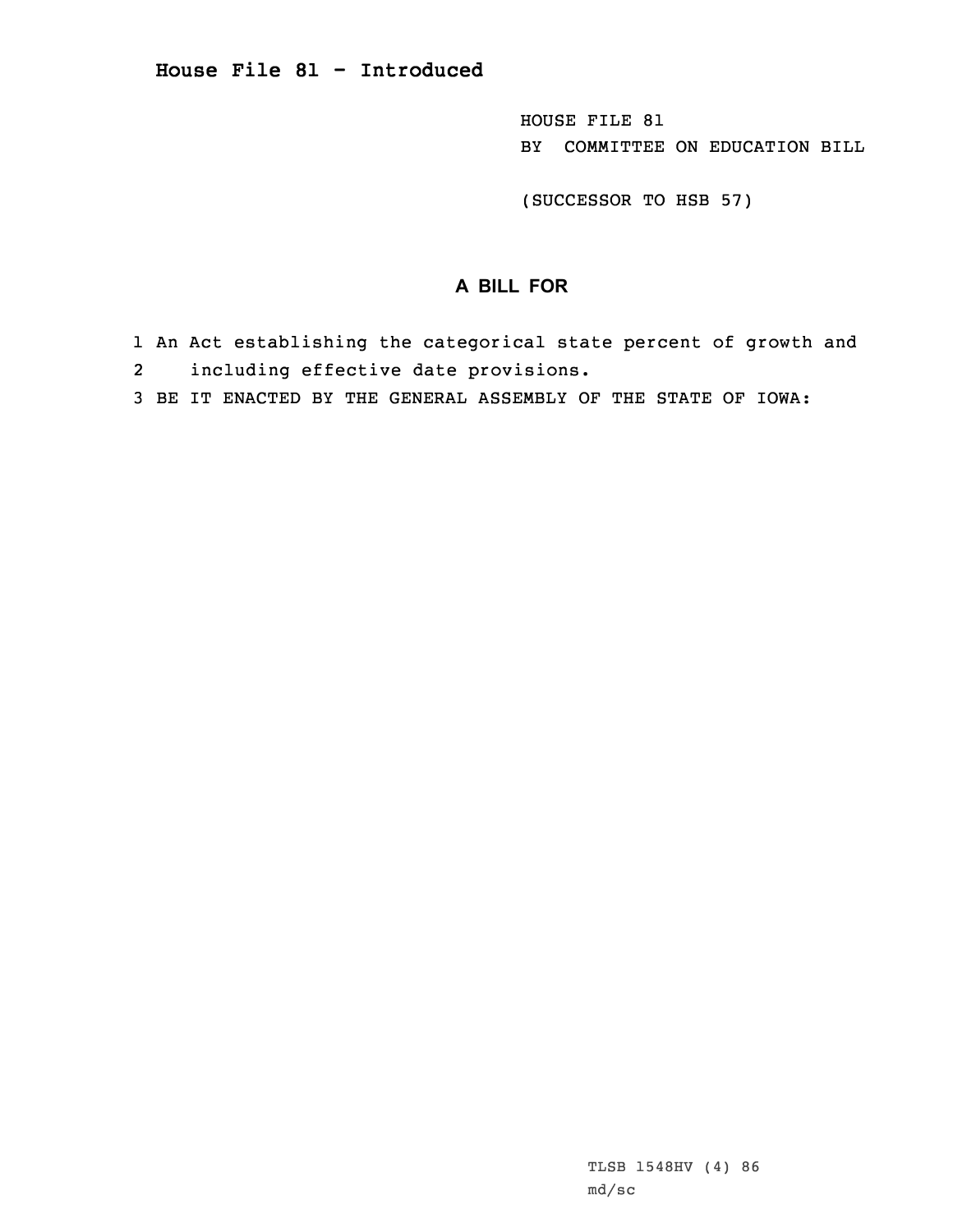1 Section 1. Section 257.8, subsection 2, Code 2015, is 2 amended to read as follows:

 2. *Categorical state percent of growth.* The categorical 4 <del>state percent of growth for the budget year beginning July 1,</del> 5 2012, is two percent. The categorical state percent of growth for the budget year beginning July 1, 2013, is two percent. The categorical state percent of growth for the budget year beginning July 1, 2014, is four percent. The categorical state percent of growth for the budget year beginning July 1, 2015, is one and twenty-five hundredths percent. The categorical state percent of growth for each budget year shall be established by statute which shall be enacted within thirty days of the submission in the year preceding the base year of the governor's budget under section 8.21. The establishment of the categorical state percent of growth for <sup>a</sup> budget year shall be the only subject matter of the bill which enacts the categorical state percent of growth for <sup>a</sup> budget year. The categorical state percent of growth may include state percents of growth for the teacher salary supplement, the professional development supplement, the early intervention supplement, and the teacher leadership supplement.

22Sec. 2. CODE SECTION 257.8 - IMPLEMENTATION. The requirement of section 257.8, subsection 2, regarding the enactment of bills establishing the categorical state percent of growth within thirty days of the submission in the year preceding the base year of the governor's budget does not apply to this Act.

28 Sec. 3. EFFECTIVE UPON ENACTMENT. This Act, being deemed of 29 immediate importance, takes effect upon enactment.

30 EXPLANATION

31 **The inclusion of this explanation does not constitute agreement with** <sup>32</sup> **the explanation's substance by the members of the general assembly.**

33 This bill establishes <sup>a</sup> categorical state percent of growth 34 of 1.25 percent for the school budget year beginning July 1, 35 2015.

-1-

LSB 1548HV (4) 86  $md/sec$  1/2